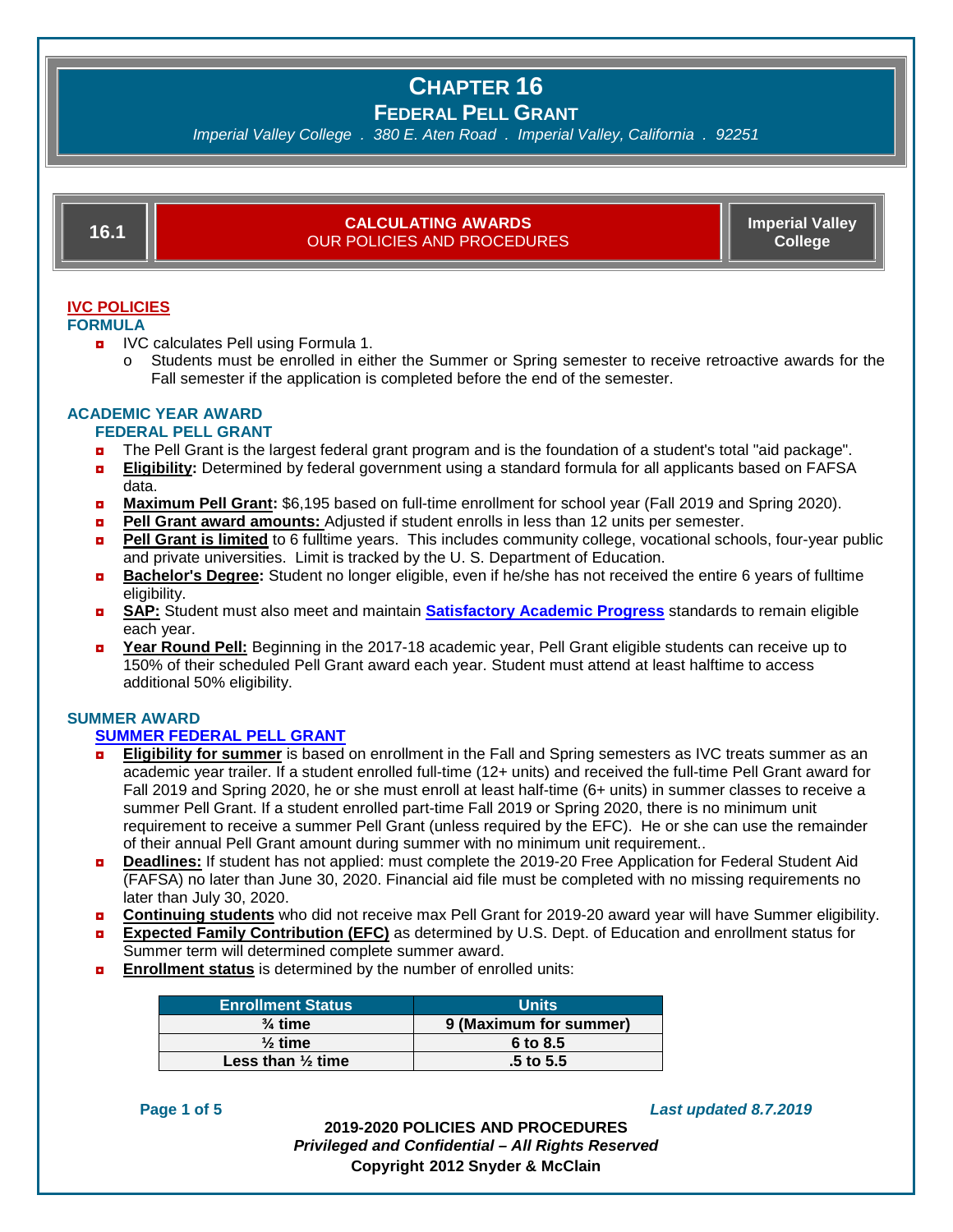*Imperial Valley College . 380 E. Aten Road . Imperial Valley, California . 92251*

- ◘ **SAP:** At the end of Spring 2020, we will conduct an evaluation of academic progress and student must be identified as maintaining Satisfactory Academic Progress standard (SAP) to be determined eligible for a Summer Pell Grant.
- ◘ **SAP Appeals for disqualification** are not considered for summer financial aid. Student must be making academic progress, as determined at the end of the spring term, to receive summer financial aid.

### **IVC PROCEDURES**

#### **TRANSFER PELL**

**D** Payment for transfer students is awarded once transfer monitoring file has been received from NSLDS and determination of aid at prior school is confirmed.

#### **PELL BY TERM**

- **D** All financial aid payment periods are determined by terms.
- Pell awards are 50% for Fall and 50% for Spring, with winter intersession units rolled into Spring.
- Summer session is treated as a trailer with Pell Grant amounts based on Year Round Pell regulations as outlined in previous section.

#### **DEADLINES**

- **Deadline dates to apply, to submit corrections to the processor, and to have a valid ISIR on file with the** Financial Aid Office are established annually by the federal government. The deadline dates for submission of complete applications will be as follows:
	- o For students not enrolled in Summer school, the deadline to complete a file with the Imperial Valley College Financial Aid Office is the date of the last scheduled instructional day for the spring term.
	- o For students enrolled in Summer school, the deadline to complete a file with the Imperial Valley College Financial Aid Office is the date of the last scheduled instruction day for the summer term.

**2019-2020 POLICIES AND PROCEDURES** *Privileged and Confidential – All Rights Reserved* **Copyright 2012 Snyder & McClain**

**Page 2 of 5** *Last updated 8.7.2019*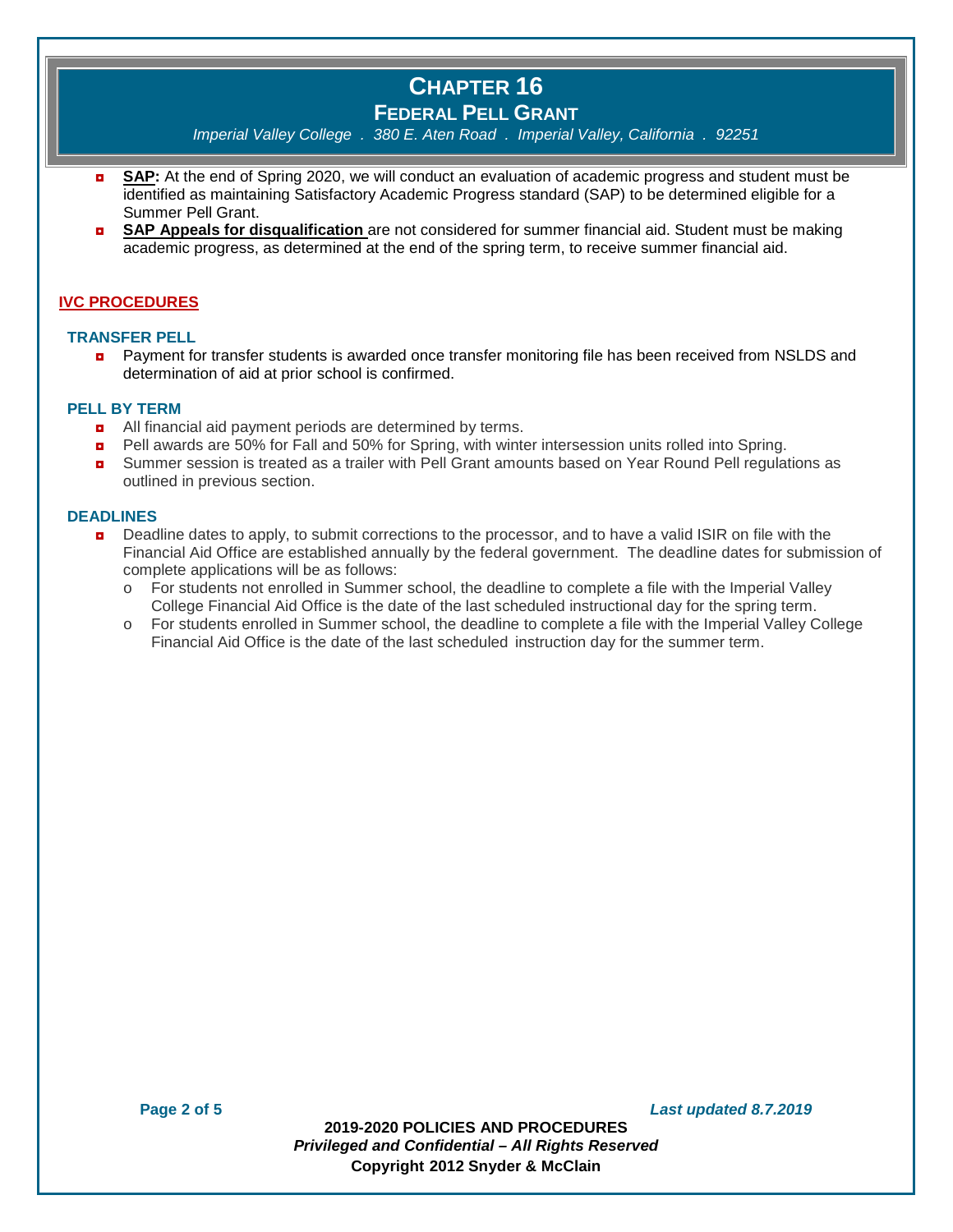*Imperial Valley College . 380 E. Aten Road . Imperial Valley, California . 92251*

| 16.2                | <b>REQUIRED AND OPTIONAL RECALCULATIONS</b><br><b>OUR PROCEDURES</b> | Imperial valley<br>College |
|---------------------|----------------------------------------------------------------------|----------------------------|
| <b>IVC POLICIES</b> |                                                                      |                            |

**D** When the first valid ISIR is received during a term (and no disbursement for the term has been made for a student), the enrollment status we use is based on current enrollment

#### **Our policies for optional recalculations:**

- **D** When a student's enrollment status changes before the freeze date, we recalculate Pell.
- **D** When a student adds a course waitlisted before the freeze date, we recalculate Pell.
- ◘ When cost of attendance changes within a payment period, we recalculate Pell.

### **IVC PROCEDURES**

### **REQUIRED RECALCULATIONS**

#### ◘ **Change in EFC**

o Our method for catching EFC changes for Pell revisions is to require review of new ISIRs for previously locked ISIR records

#### ◘ **Change in Enrollment Status BETWEEN Terms**

o Our method for checking enrollment changes between terms is that enrollment status is determined independently each term.

#### ◘ **Student Doesn't Begin Attendance in All Classes WITHIN a Term**

o A system generated report alerts us when a student has been reported as not having started a class.

**Page 3 of 5** *Last updated 8.7.2019*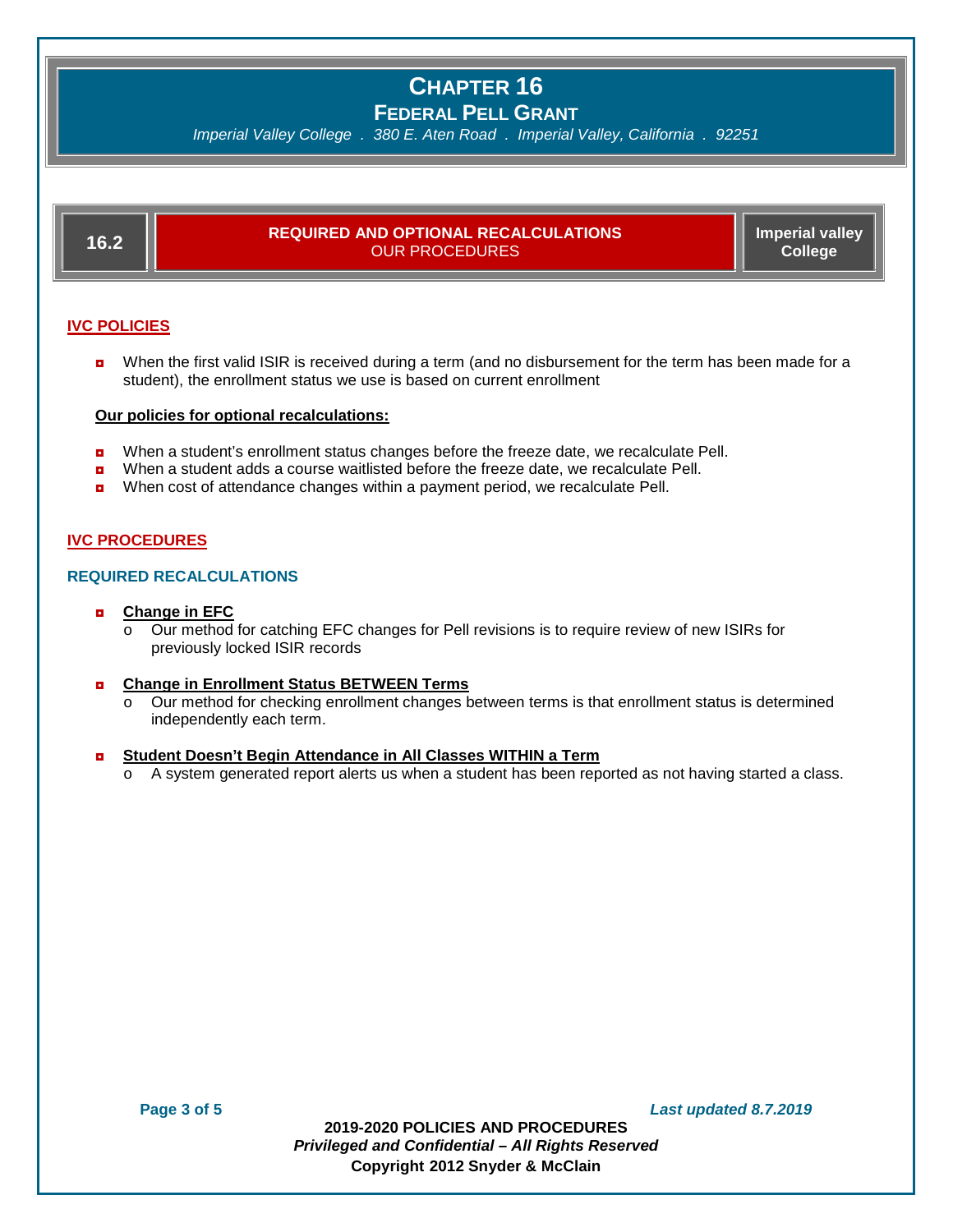*Imperial Valley College . 380 E. Aten Road . Imperial Valley, California . 92251*

**16.3 DURATION OF ELIGIBILITY** OUR PROCEDURES

**Imperial Valley College**

### **LIFETIME ELIGIBILITY USED (LEU)**

- **D** IVC monitors LEU status codes (see below) as reported on the ISIR record and FA History records from NSLDS. This information is used for packaging.
- **D** Student is notified of Pell of high LEU via WEBSTAR

| <b>PLEU - ISIR LIFETIME LIMIT FLAG CODES</b> |                                                                             |                                                                                                                                                                                                               |  |  |  |
|----------------------------------------------|-----------------------------------------------------------------------------|---------------------------------------------------------------------------------------------------------------------------------------------------------------------------------------------------------------|--|--|--|
| <b>CODE</b>                                  | <b>CATEGORY</b>                                                             | <b>EFFECT</b>                                                                                                                                                                                                 |  |  |  |
| N                                            | <b>LEU OF LESS THAN</b><br>400%                                             | Pell award will be awarded as normal.<br>Even if s/he receives a full Scheduled Award, s/he will not<br>go over the 600% LEU maximum.                                                                         |  |  |  |
| н                                            | <b>LEU GREATER THAN</b><br>450%<br><b>BUT LESS THAN</b><br>OR EQUAL TO 500% | Will likely have Pell eligibility.<br>ш<br>Eligibility may be reduced if another Pell disbursement is<br>٠<br>reported after a report has been created.<br>This could place student's baseline LEU over 500%. |  |  |  |
| C                                            | <b>LEU GREATER THAN</b><br>500%<br>BUT LESS THAN 600%                       | Will NOT have full Pell eligibility.<br>Baseline LEU has less than 100% remaining.                                                                                                                            |  |  |  |
| Е                                            | LEU 600% OR HIGHER                                                          | Will have NO Pell eligibility<br>Has already exceeded the maximum lifetime eligibility used<br>amount as defined in the CAA.                                                                                  |  |  |  |

**Page 4 of 5** *Last updated 8.7.2019*